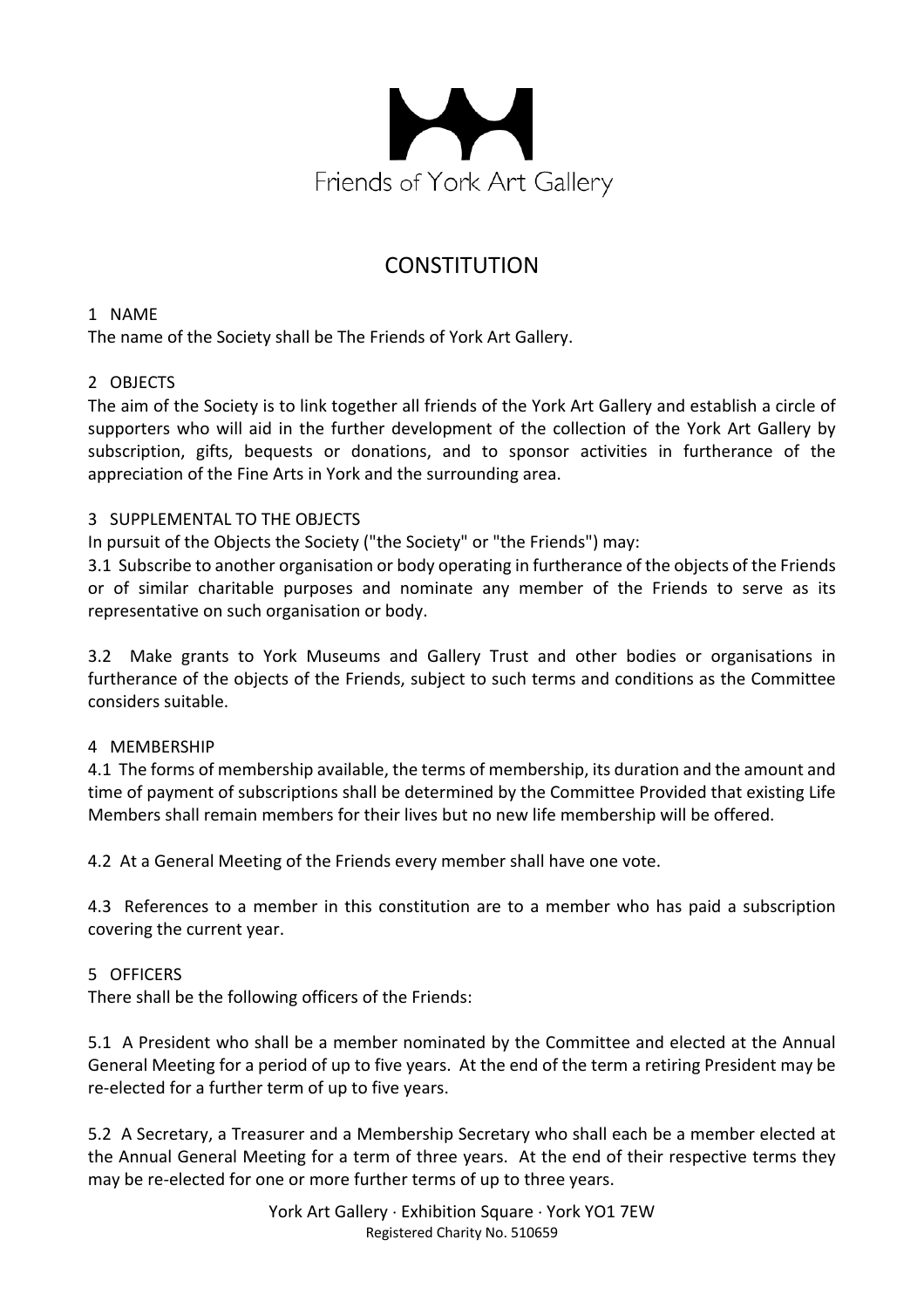5.3 Vacancies through early retirement or otherwise may be filled by the Committee by co-option. Any person so co-opted shall retire at the next Annual General Meeting but shall be eligible for election under this clause.

5.4 The President, Vice-Presidents for Life and Vice-Presidents in office at the Annual General Meeting in 2012 shall be Life Vice-Presidents and remain in office until they die or resign or cease to be members. This sub-clause shall expire and be deleted on the death or resignation or ceasing membership of the last remaining Life Vice-President.

## 6 COMMITTEE

6.1 There shall be a Committee consisting of:

6.1.1 Not less than four nor more than twelve members ("Elected Members") elected on the following basis:

(a) Elected Members shall be elected at the Annual General Meeting for a term of three years

(b) a retiring Elected Member may be re-elected but may not serve for more than twelve years in total (which may be discontinuous) and for this purpose service as Secretary, Treasurer or Membership Secretary shall be treated as service as an Elected Member.

6.1.2 The Secretary the Treasurer and the Membership Secretary who shall be ex-officio (and voting) members of the Committee.

6.1.3 The President and the senior curator of the Art Gallery who shall not have a vote.

6.2 The Vice-Presidents for Life may attend meetings of the Committee but shall have no vote.

6.3 Vacancies through early retirement or otherwise may be filled by co-option by the Committee; any person co-opted shall retire at the next Annual General Meeting and shall be eligible for election under 6.1 above but may not be co-opted again unless there would otherwise be less than the minimum number of elected members.

6.4 No member of the Committee shall acquire any interest in property belonging to the Society or receive remuneration or be interested (otherwise than as a member of the Committee) in any contract entered into by the Committee.

## 7 CHAIR OF THE COMMITTEE

A Chair (and if desired a Vice-Chair) shall be elected by the Committee from among the Elected Members at the first Committee Meeting after the Annual General Meeting following the retirement from office of the previous Chair or Vice-Chair and shall serve a single term of five years subject to a confirmation vote each year and continuing to be an Elected Member and if not reelected or confirmed a new Chair (or Vice-Chair) shall be elected.

## 8 COMMITTEE MEETINGS

8.1 Committee Meetings shall be held at least four times each year and may be convened by the Chair and Secretary or by four voting members of the Committee; five days' notice of any meeting with agenda shall be given to all members of the Committee.

8.2 The quorum for Committee meetings shall be one-half of the voting members of the Committee.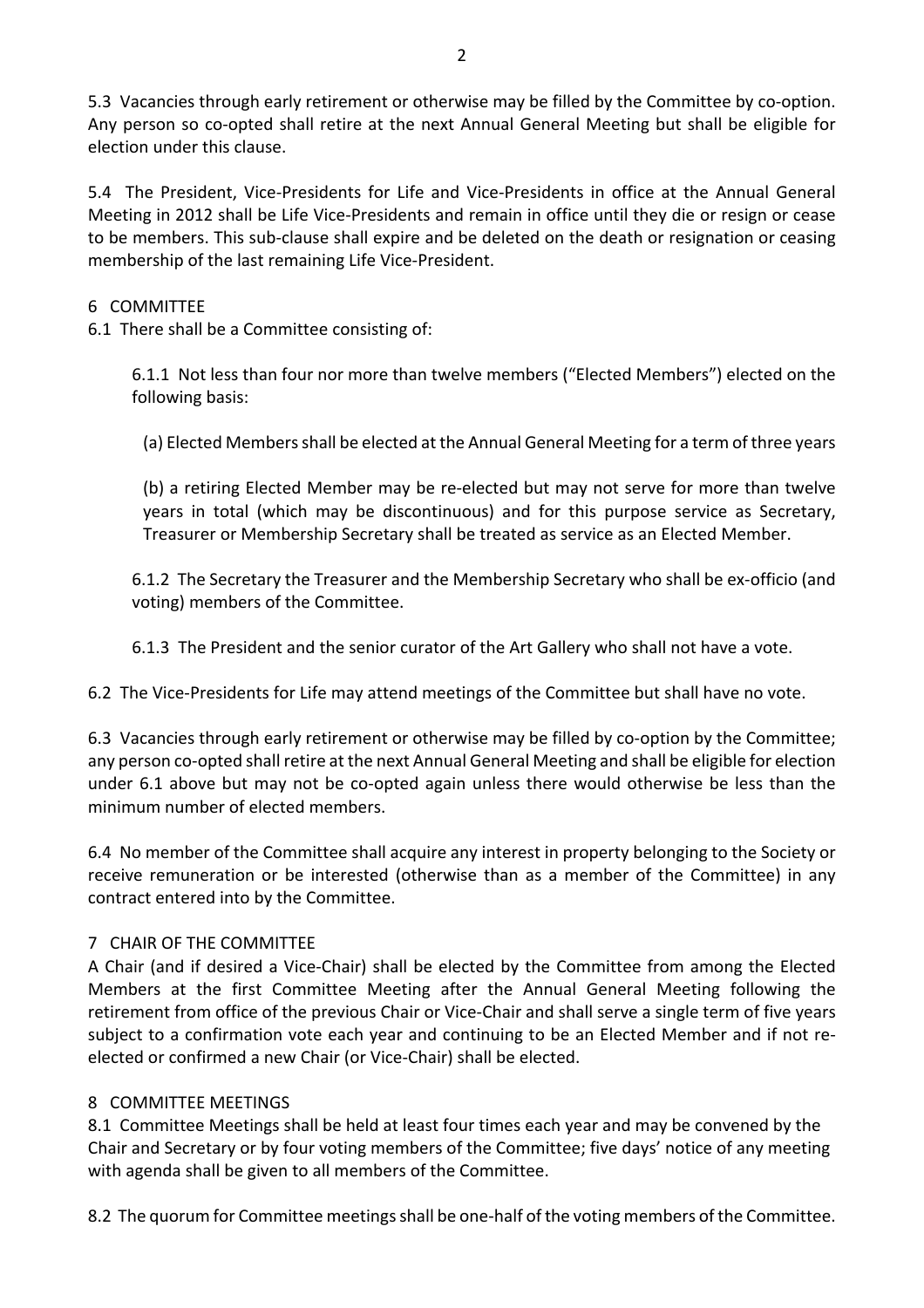8.3 Decisions of the Committee shall be by a simple majority; except in the event of a tie the Chair shall have no vote but in that case shall have the casting vote.

8.4 Committee meetings may be held in such manner as the Committee agree and may be held in person or electronically; decisions of the Committee may also be taken without meeting by circulation of a resolution in writing or electronically to all members of the Committee and agreement of at least 60% of those eligible to vote.

#### 9 POWERS OF THE COMMITTEE

9.1 The Committee shall have the general management and direction of the funds and affairs of the Friends at its discretion in pursuit of the objects of the Friends

9.2 The Committee may appoint and constitute such sub-committees or advisory committees as it thinks fit and may delegate to such sub-committees or advisory committees such of its powers as it thinks fit. Such sub-committees or advisory committees may consist of or include people who are not members of the Committee and must report regularly to the Committee.

9.3 The Friends may pay the whole or part of reasonable and proper expenses of any member of the Committee in or about the execution of any function or duty on behalf of the Friends.

### 10 ANNUAL GENERAL MEETING

10.1 The Annual General Meeting of the Friends shall if reasonably practicable be held in York within four months of the end of the Friends' financial year. Fourteen days' notice of the meeting with the Agenda shall be sent to each member of the Friends. Copies of any other documents to be considered at the meeting may be sent by post or by email or other electronic communication or may be posted on the Friends' website at the discretion of the Committee. If it is impossible or not reasonably practicable to hold an in person meeting the Annual General Meeting may take place online or in such other manner as the Committee decides.

10.2 Twenty members of the Friends (either present in person or taking part online) shall form a quorum at the Annual General Meeting.

10.3 Nominations in writing for the office of President shall be made by the Committee at its ordinary meeting next before the Annual General Meeting. Nominations in writing for the offices of Secretary, Treasurer and Membership Secretary and for the election of Elected Members may be made by any two members of the Friends and must be received by the Secretary at least seven clear days before the date of the Annual General Meeting. The willingness of the nominee to serve must be obtained prior to nomination.

10.4 The business of the Annual General Meeting shall be:

10.4.1 To receive the reports of the Chair and Officers.

10.4.2 To receive and approve the Annual Accounts and appoint an independent examiner of the Friends' accounts.

10.4.3 To elect the President, the Secretary, the Treasurer and the Membership Secretary and the Elected Members of the Committee. If there are more nominees than vacancies the Secretary shall arrange for a ballot to take place, in the case of an in person meeting, at the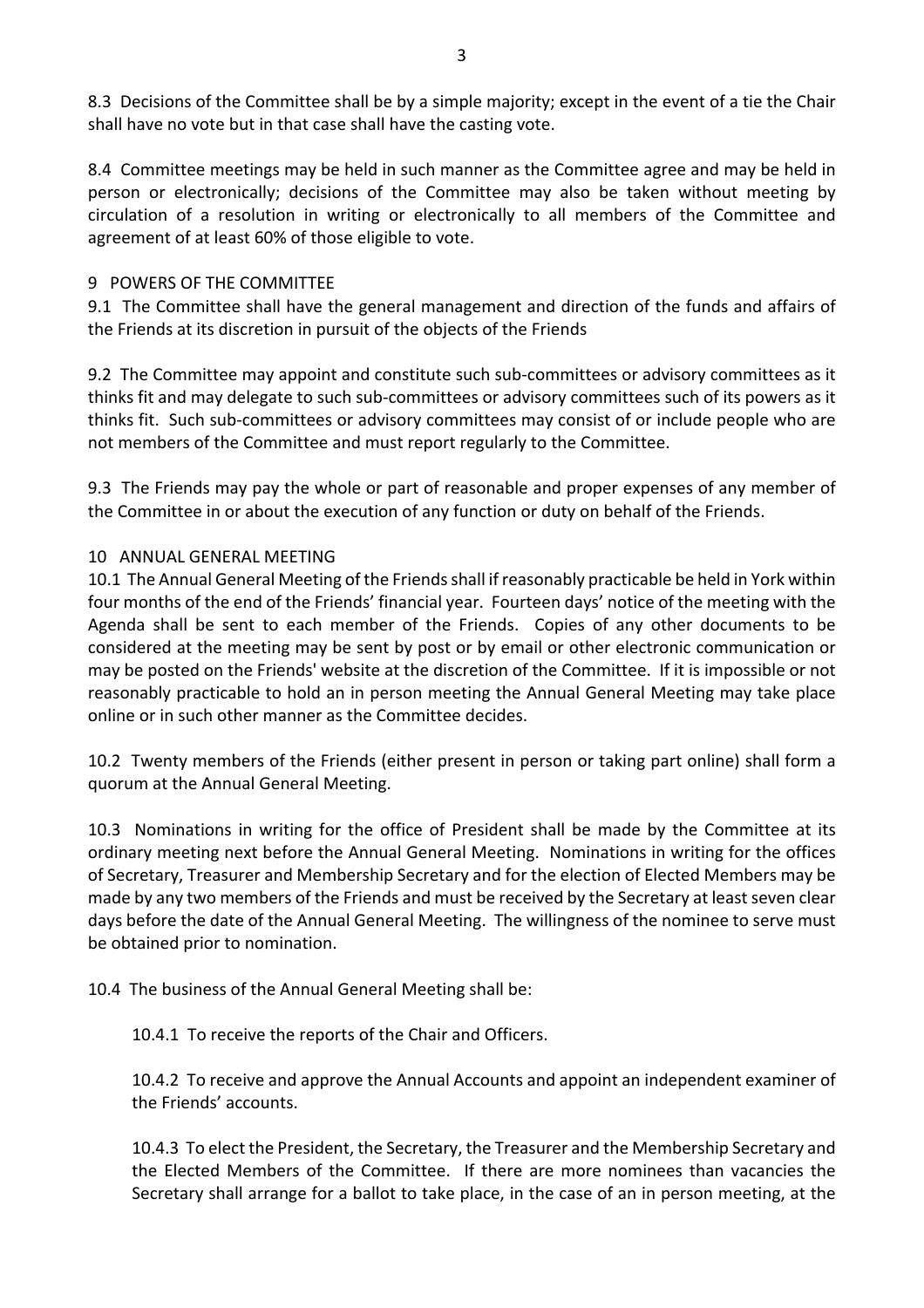Annual General Meeting and in the case of an online meeting, online or by email as the Committee approves.

10.4.4 To consider any other business specified in the notice of meeting.

10.4.5 To consider any other business of which the Secretary has received notice in writing at least ten days prior to the meeting.

## 11 EXTRAORDINARY GENERAL MEETING

- 11.1 An Extraordinary General Meeting is to be called:
	- (a) by the President and the Secretary as and when required.

(b) by the President on request by any fifteen members of the Friends specifying the reason for requesting the meeting and the business proposed to be transacted. In such a case the President has a discretion to require the requesters to indemnify the Friends against the cost of holding the meeting unless the meeting determines otherwise.

11.2 The provisions for notice of and holding the annual general meeting shall apply to an extraordinary general meeting which may transact any business which could be transacted at an Annual General Meeting.

## 12 FINANCE

12.1 All funds and assets in the possession of the Friends shall be held, paid out and applied as the Committee may approve in furtherance of the objects of the Friends and pending such approval shall be held in a separate bank account (or accounts) in the name of the Friends with such bankers as the Committee may from time to time approve.

12.2 All bank mandates shall provide for signature by two authorised signatories approved by the Committee and in respect of online banking this requirement shall be reflected insofar as practicable.

12.3 Funds not required to be immediately available for meeting the Friends' liabilities may be invested in such bank deposits or investments of whatever kind as the Committee may approve.

## 13 EXAMINATION OF ACCOUNTS

The Annual Accounts of the Friends shall be independently examined under the requirements of the Charities Act 2011 (or any statutory modification of that Act) by an independent examiner appointed at the Annual General Meeting, who need not be a member of the Friends but must not be a member of the Committee, and shall be presented at the Annual General Meeting.

## 14 PROCEDURE AND PROVISIONS APPLYING TO ALL GRANT APPLICATIONS

14.1 An application for a Grant for consideration at a meeting of the Committee shall be included as an item on the Agenda for the meeting and the Secretary shall circulate a copy of the application to all members of the Committee.

14.2 Where an officer of the Friends and one or more elected member of the Committee are together of the opinion that an urgent decision on an application for a Grant would be appropriate and the circumstances do not allow for a meeting to be convened the Secretary may circulate the application together with a resolution as specified in Article 8.4 to the Committee for approval.